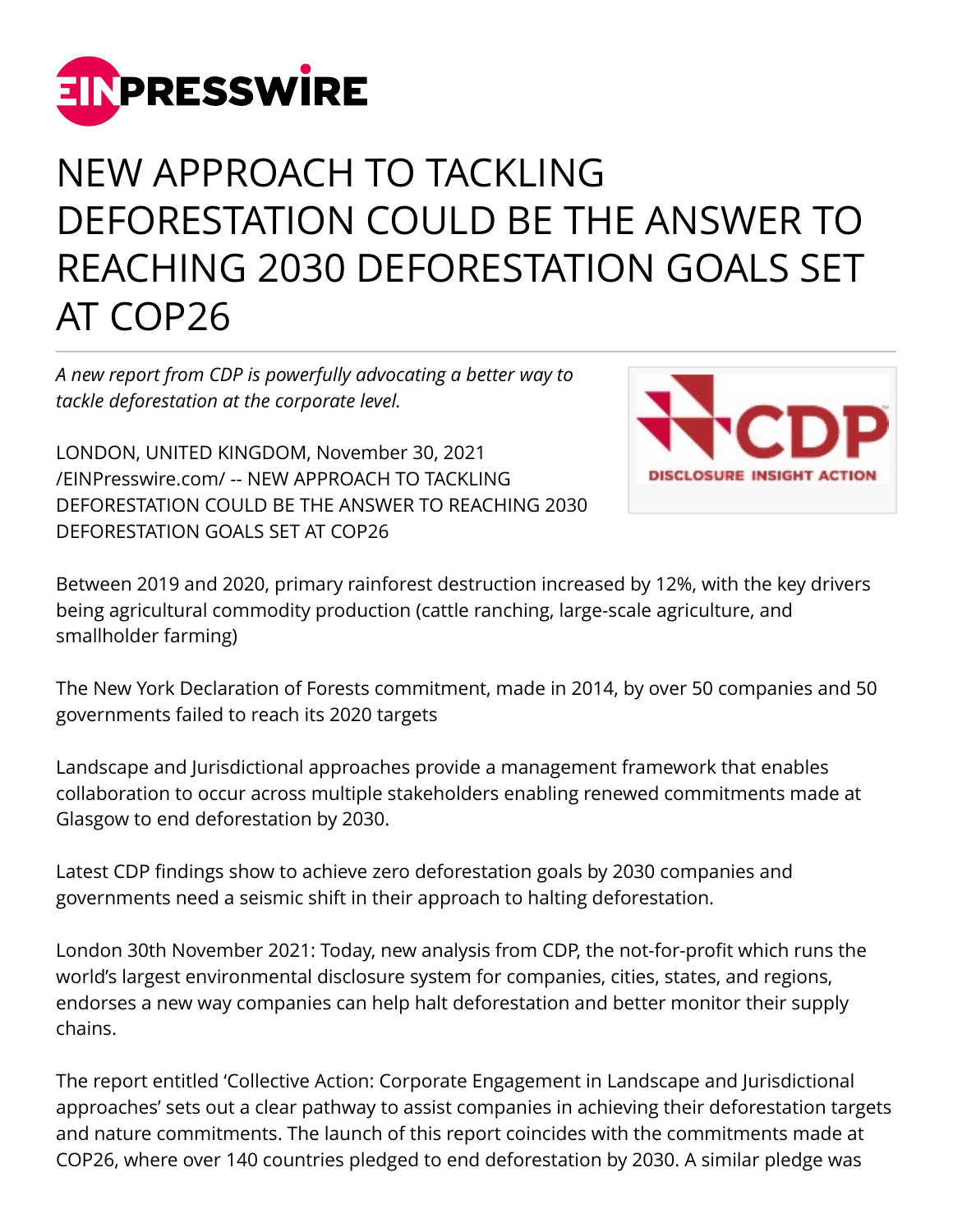made in 2014 and has already missed its 2020 targets. These new approaches can help ensure further targets aren't missed.

The report unpacks the benefits of companies employing Landscape and Jurisdictional approaches (LA/JA).

## Benefits include:

Enabling companies to achieve their sustainability goals at a local level as it provides a framework to work closely with local stakeholders and governments. Help minimize companies' risk in their supply chains as it allows for deeper alignment with local stakeholders.

This is a much-needed step, since CDP analysis (of 2020 and 2021 Forest data) found only 10% of disclosing companies had 90% of production of one of their commodities certified in a 'nondeforestation area' and only 20% of companies conducted a comprehensive risk assessment in 2020.

LA/JA also provides a framework to tackle systemic drivers of deforestation that have not been tackled previously

Thomas Maddox, Global Director Forests and Land, CDP, said:

"Responses to climate change are still nowhere near what we need in order to meet the Paris Agreement targets, and individual action often acts as a barrier to success, so the need for collaborative action has never been greater. LA/JA help to tackle both environmental and social problems on the ground, and the CDP disclosure platform enables organizations to understand where they stand on their journey towards sustainability. We hope that this report helps to raise awareness of the benefits of LA/JA approach and the urgent need for further collaborative action."

This emerging approach ensures that companies, governments, and local stakeholders are working together towards the same 'collective goal' leading to benefits beyond just halting deforestation. This includes improving the livelihoods of those working in local areas, encouraging more sustainable development and conservation of local ecosystems.

Despite the benefits of these new approaches, CDP's data shows that only 5% (47/865) of companies that responded to CDP's Forest questionnaire are currently engaging with LA/JA. They include Amaggi, Carrefour, Musim Mas, PepsiCo and L'Oreal. This shows that both awareness and engagement in this new approach needs to increase.

Other key findings include:

40% of tropical deforestation is driven by production and trade of just four commodities, ranked: